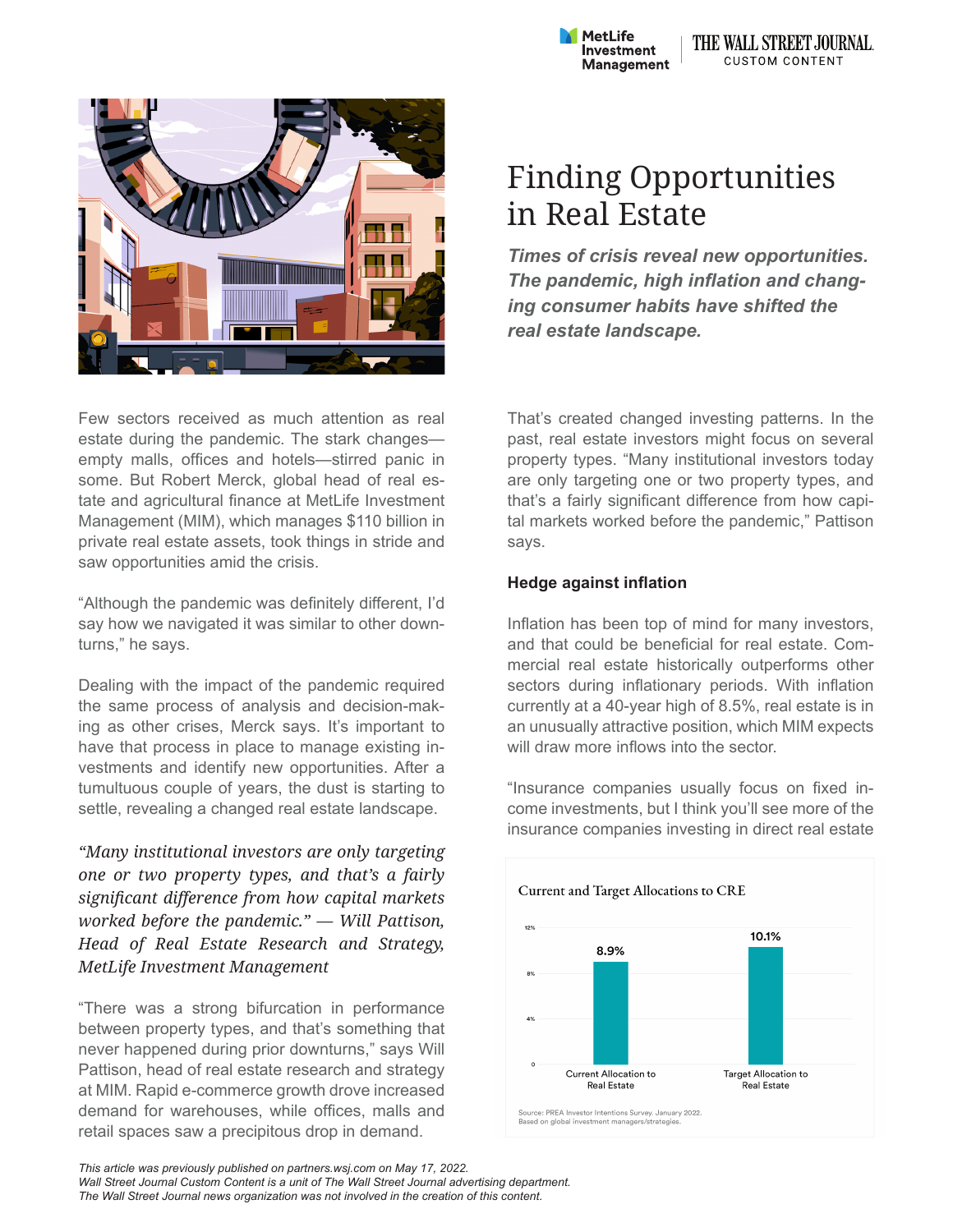## Finding Opportunities in Real Estate

through acquisitions and development. More capital will come into the sector from the insurance side because of the recently lowered capital charges," Merck says. Insurance regulators recently lowered the amount of capital that insurers are required to hold for real estate investments. The change effectively increases the pool of capital that insurance companies can invest into the sector.

#### **A focus on apartments and warehouses**

One of the best inflation hedges in real estate is apartments. Apartments typically have short-term leases, which are ideal during inflationary times because owners can easily adjust to the short-term impact of inflation by resetting the lease. MIM estimates that apartment rents will increase an average of 3.2% a year through the current decade. Migration out of certain metropolitan areas—such as from New York to Florida—accelerated during the pandemic and will impact supply and demand and housing prices in various markets.

Another sector to watch is warehouses, which are benefiting from enormous e-commerce growth. "I don't think the market fully understands that online order delivery speeds have been at least as important as the total number of goods being purchased online," Pattison says.

A few years ago, order fulfillment might take seven days. Today, it's closer to one or two days—or even a few hours in some markets. That faster fulfillment means e-commerce companies can no longer rely on a handful of supersized regional warehouses. Instead, there's a need for smaller warehouses located in all major cities. These infill warehouses, or last-mile delivery centers, range from 50,000 to 200,000 square feet, compared to regional or super regional warehouses that are often a million square feet.

#### **Shifting habits: office space and retail**

The abrupt shift to remote work during the pandemic and the increasing popularity of hybrid work led to uncertainty about the future of the office. But Merck says these reports overstate the matter. Remote working has diminished demand in the short

term, but MIM does not expect significant longterm impact. If anything, the pandemic reversed a long-standing trend toward shrinking square footage per person. Offices are getting bigger, even as fewer people go in.

THE WALL STREET JOURNAL.

**CUSTOM CONTENT** 

**MetLife** 

Investment

**Management** 

"People want a little bit more space. They don't want to share space or use hoteling to reserve a desk. I think COVID helped solidify that," Merck says.

Longer term, Merck doesn't see a significant impact from the growing acceptance of hybrid work. MIM estimates that 9% of the traditional office-using employment sectors will become fully remote, up from about 5% before the pandemic. But lessening demand for office space will be partially offset by a slowdown in new office construction. As a result, office leases today in most markets are being signed at pre-pandemic prices. While companies with offices in markets such as New York or San Francisco, which rely heavily on public transit, are more likely to downsize in the near term, MIM believes the impact will be temporary. Not only that, but some of the markets seeing the worst short-term impact may also see the strongest demand over the next decade.

Another real estate sector that saw many vacancies in the last two years was retail, which struggled even before the pandemic due to e-commerce growth and overbuilding. The pandemic accelerated the closing of retail centers that likely would have closed anyway. Of course, not all properties are the same. Merck says there's been a flight to quality, with higher-end malls with strong sales per square foot bouncing back. "We're starting to see that play out in a positive way," Merck says.

In any time of crisis, new opportunities appear. "Real estate has made a really good comeback, both in 2021 and especially this year," Merck says. The last two years were tumultuous for some parts of real estate, but buoyed by high inflation and rising consumer demand, overall the sector's outlook is bright.